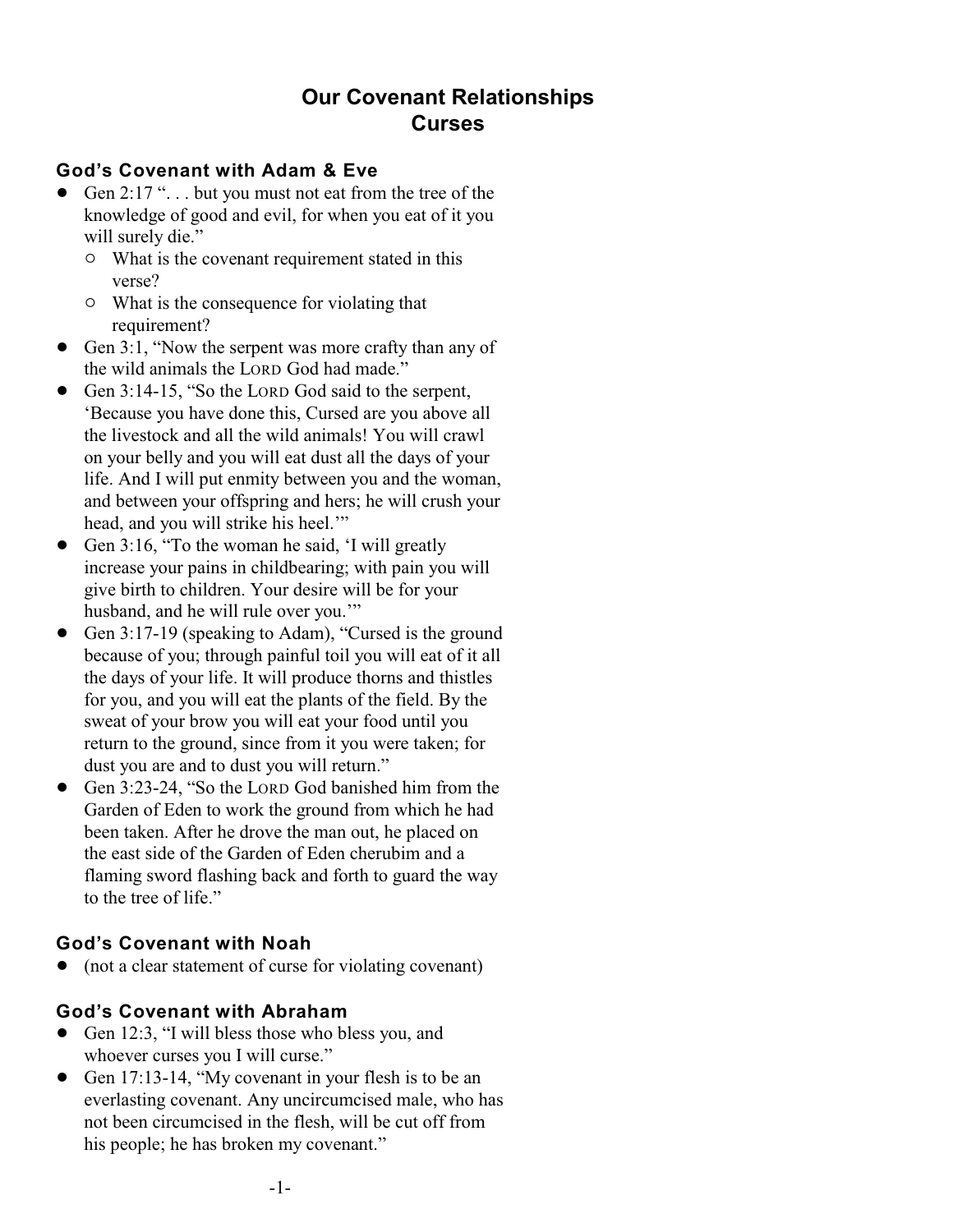#### **God's First Covenant with Israel**

- Lev 26:14-16 "But if you will not listen to me and carry out all these commands, and if you reject my decrees and abhor my laws and fail to carry out all my commands and so violate my covenant, then I will do this to you:  $\ldots$ "
- ! Lev 26:44, "Yet in spite of this, when they are in the land of their enemies, I will not reject them or abhor them so as to destroy them completely, breaking my covenant with them. I am the LORD their God."

#### **God's Second Covenant with Israel**

• Deut 28:15, "However, if you do not obey the Lord your God and do not carefully follow all his commands and decrees I am giving you today, all these curses will come upon you and overtake you."

#### **David and Jonathan's Covenant**

• 1 Sam 20:12-13, "Then Jonathan said to David: 'By the Lord, the God of Israel, I will surely sound out my father by this time the day after tomorrow! If he is favorably disposed toward you, will I not send you word and let you know? But if my father is inclined to harm you, may the Lord deal with me, be it ever so severely, if I do not let you know and send you away safely."

### **God's Covenant with David**

- ! 2 Sam 7:14-15 (God speaking to David about his future son, Solomon), "I will be his father, and he will be my son. When he does wrong, I will punish him with the rod of men, with floggings inflicted by men. But my love will never be taken away from him, as I took it away from Saul, whom I removed from before you."
- Ps 89:30-34 (referring to David's sons) If his sons forsake my law and do not follow my statutes, if they violate my decrees and fail to keep my commands, I will punish their sin with the rod, their iniquity with flogging; but I will not take my love from him, nor will I ever betray my faithfulness. I will not violate my covenant or alter what my lips have uttered.

#### **God's New Covenant with Christians**

- A great delusion among many Christians
	- $\circ$  Rom 8:1, "Therefore, there is now no condemnation for those who are in Christ Jesus, because through Christ Jesus the law of the Spirit of life set me free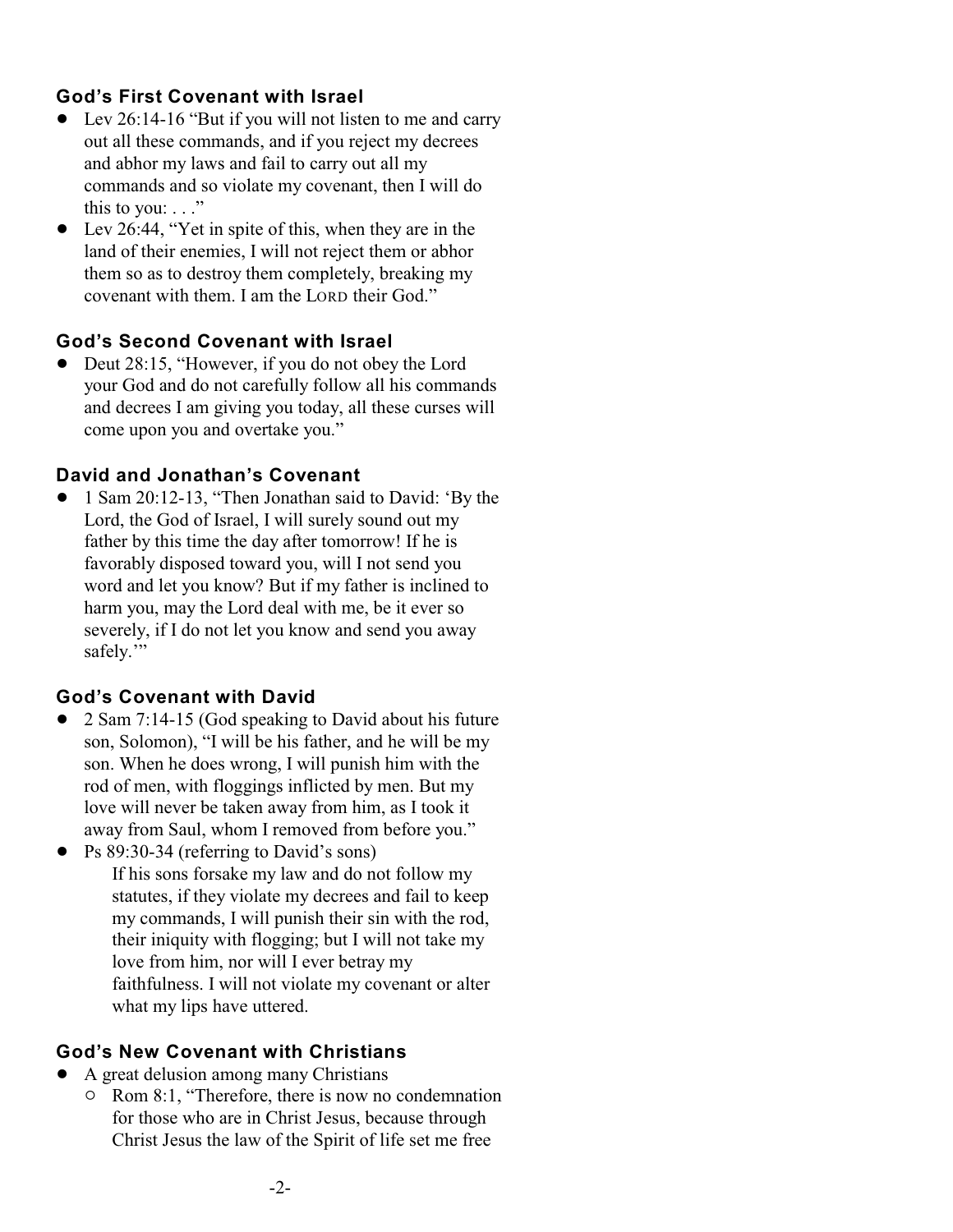from the law of sin and death."

- Does phrase, "no condemnation," mean there is no covenant curse or does this refer to condemnation from the law of sin and death?
- $\circ$  Gal 3:13, "Christ redeemed us from the curse of the law by becoming a curse for us, for it is written: 'Cursed is everyone who is hung on a tree.'"
	- Does this mean Jesus took covenant curses upon himself and eliminated all curses for us?
- $\bullet$  Jn 10:27-28 (Jesus speaking), "My sheep listen to my voice; I know them, and they follow me. I give them eternal life, and they shall never perish; no one can snatch them out of my hand."
- Believers can turn away from God and jeopardize their salvation
	- $O$  Heb  $10:26-31$

 $26$  If we deliberately keep on sinning after we have received the knowledge of the truth, no sacrifice for sins is left,  $27$  but only a fearful expectation of judgment and of raging fire that will consume the enemies of God.  $28$  Anyone who rejected the law of Moses died without mercy on the testimony of two or three witnesses.  $29$  How much more severely do you think a man deserves to be punished who has trampled the Son of God under foot, who has treated as an unholy thing the blood of the covenant that sanctified him, and who has insulted the Spirit of grace?  $30$  For we know him who said, "It is mine to avenge; I will repay," and again, "the Lord will judge his people."  $31$  It is a dreadful thing to fall into the hands of the living God.

- Who does "we" refer to in verse 26?
- What does verse 26 state about believers who deliberately keep on sinning?
- What does that mean?
- What does it mean to trample the Son of God under foot?
- How can someone treat the blood of the covenant as an unholy thing?
- How can someone insult the Spirit of grace?
- v 30 notice: "The Lord will judge his people."
- v 31 it's a "dreadful thing to fall into the hands of the living God."
- $\circ$  2 Pet 2:20-21, "If they have escaped the corruption of the world by knowing our Lord and Savior Jesus Christ and are again entangled in it and overcome, they are worse off at the end than they were at the